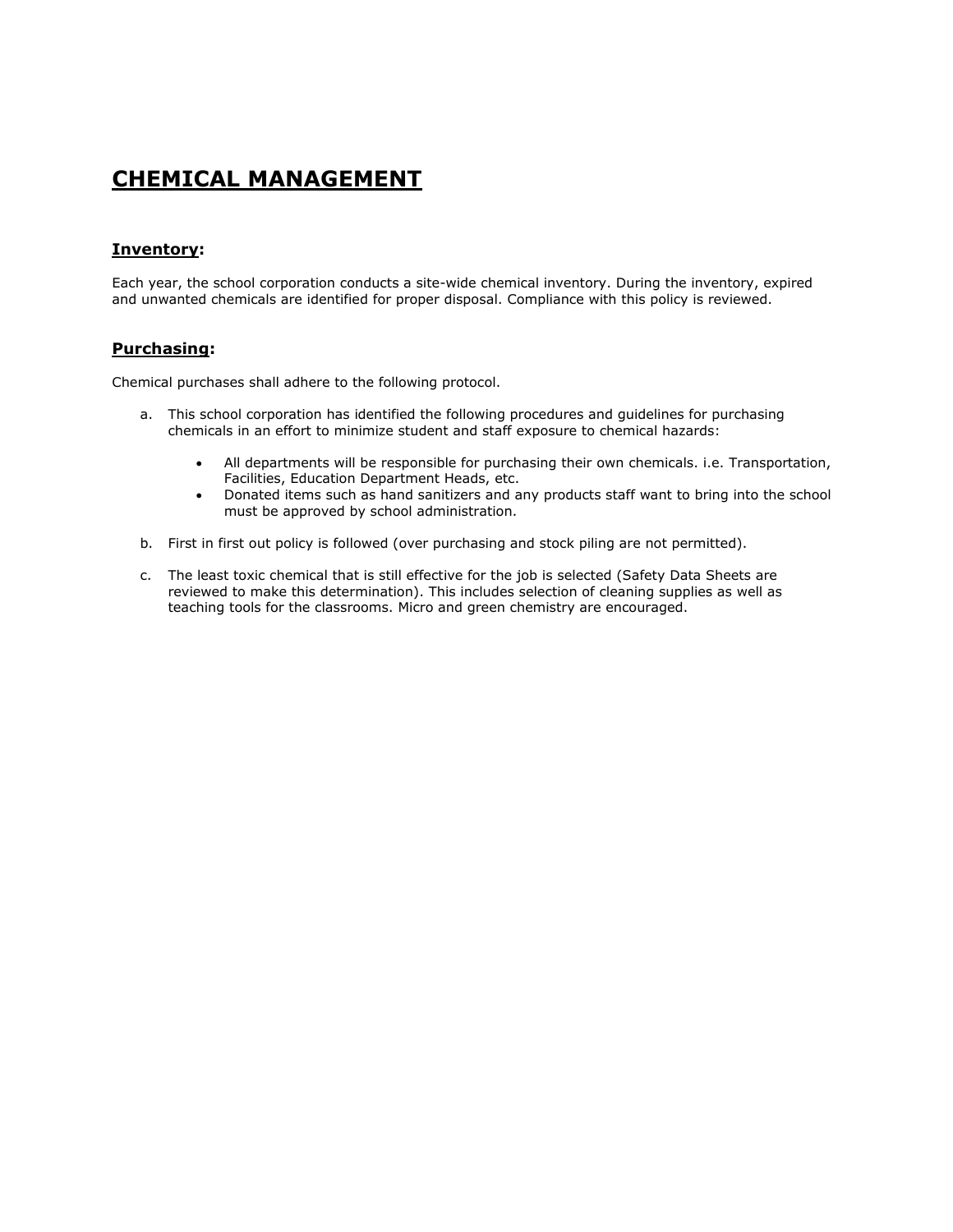# **Chemicals**

## **Chemicals:**

Everyday you use chemicals at school and on school grounds. Not all chemicals are serious health threats, but some are. Good health is important to our families, the students in our schools and to us. Therefore, you and your co-workers need to know what dangers are associated with the chemicals you use. The primary focus of this chapter is to protect students and employee health by enabling schools to store products effectively to minimize adverse health and environmental effects. Even more so than adults, children can be vulnerable to, and may be severely affected by, exposure to chemicals, hazardous wastes, and other environmental hazards.

Due to the wide variety of activities that occur in a school building, many different chemicals are used in a variety of ways. From cleaning and maintenance to science labs to art classes to turf management and more, hazardous chemicals are used throughout the facility and stored in various locations. Proper management of these chemicals can sometimes be overlooked and lead to unnecessary hazards. Therefore, it is important school officials know about the chemicals used on site and the regulations affecting them.

Remember, chemical management (or mismanagement) will affect safety, health, indoor air quality, drinking water quality, storm water quality, and you!

To comply with Indiana law, schools must adopt and enforce a policy that minimizes student and staff exposure to chemicals. A sample policy is enclosed.

To be effective, this policy should include the following:

- 1. A hazardous chemical inventory of what chemicals are used, by who, where those chemicals are used, where they are stored, and what needs to be disposed of.
- 2. Establish a chemical purchasing policy that requires protocol for how chemicals are approved for purchase and ensures material safety data sheets (MSDS) are maintained and indicates locations where MSDS are stored. Consider centralizing purchasing and inventory. Efforts are taken to reduce over purchasing and stockpiling. Also, ensures that "forbidden" chemicals are not purchased or used at the school (i.e. mercury, or products that contain mercury). Determine which chemicals have risks that outweigh the educational need.
- 3. Establishes requirements for proper use of hazardous chemicals including installing proper ventilation to limit exposure to staff and students.
- 4. Establishes requirements for storage including ventilation, compatible storage cabinets (i.e. nonmetal cabinets for storing corrosive chemicals), locking, and labeling.
- 5. A plan and budget for proper disposal of unused, outdated, or hazardous chemicals.
- 6. Plan for spills, explosions, and accidental exposure to hazardous chemicals.

A variety of free resources are available to schools to improve chemical management. These resources include: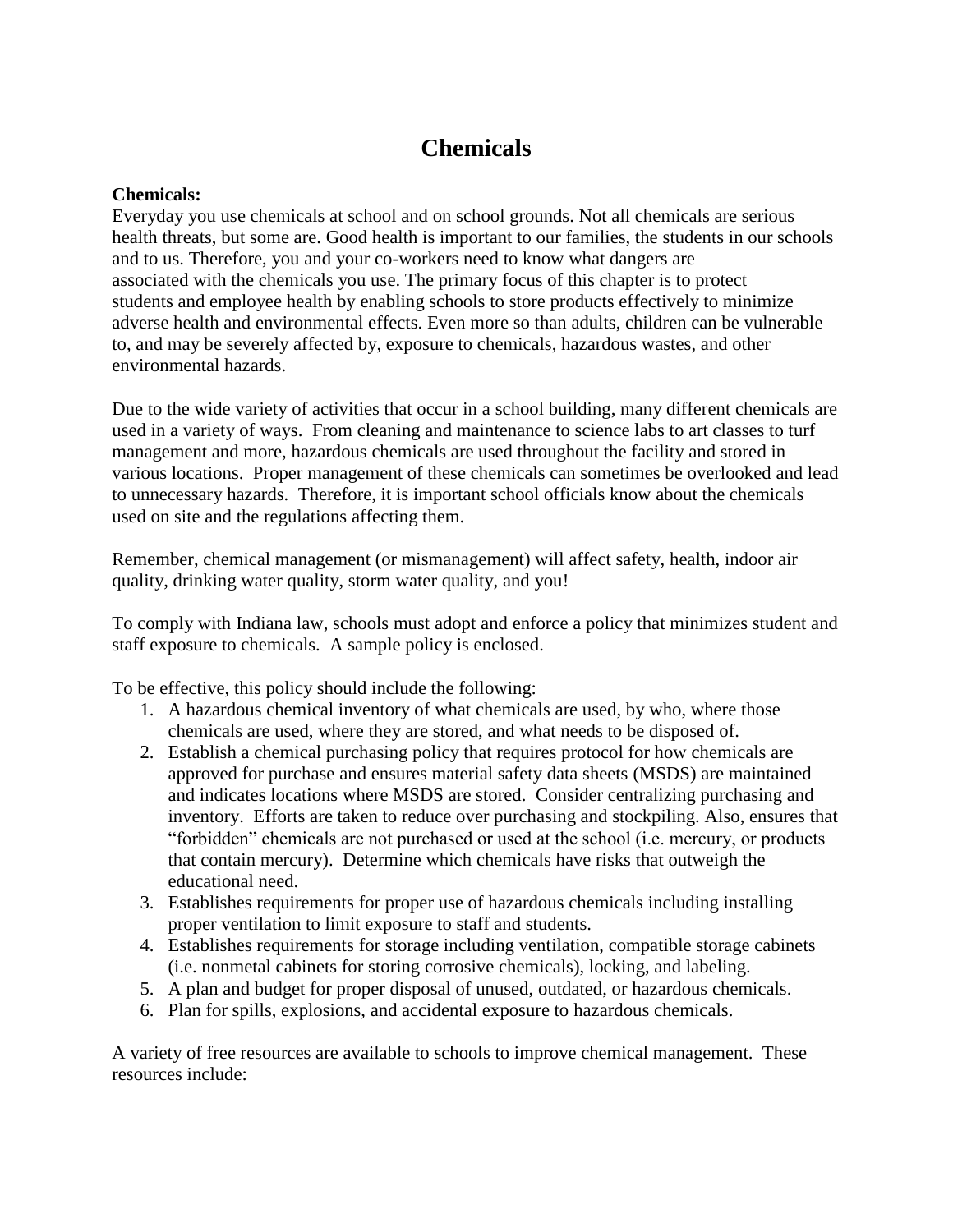- 1. EPA's Chemical Management Resource Guide for School Administrators <http://www.epa.gov/oppt/pubs/chemmgmt/resourceguide.pdf>
- 2. Indiana's GreenSteps for Schools <http://www.in.gov/idem/4123.htm>
- 3. IDEM's Website on School Lab Cleanouts <http://www.in.gov/idem/6493.htm>
- 4. EPA, Healthy School Environments <http://www.epa.gov/schools/>
- 5. EPA's Schools Chemical Cleanout Campaign (SC3) <http://www.epa.gov/sc3/>
- 6. School Chemistry Laboratory Safety Guide Consumer Product Safety Commission, [www.cpsc.gov,](http://www.cpsc.gov/)
- 7. Material Safety Data Sheets [www.siri.org/](http://www.siri.org/)
- 8. Chemical Management in Schools (Michigan DEQ) contains sample checklists, chemicals spreadsheets, lists, etc.- [http://www.michigan.gov/documents/deq/deq-oppca](http://www.michigan.gov/documents/deq/deq-oppca-notebook-chemicalmanagement_293287_7.pdf)[notebook-chemicalmanagement\\_293287\\_7.pdf](http://www.michigan.gov/documents/deq/deq-oppca-notebook-chemicalmanagement_293287_7.pdf)
- 9. Massachusetts School Chemical Management Program http://www.mass.gov/dep/service/schlchem.pdf
- 10. Council of State Science Supervisors Making the Connection Science Safety: It's Elementary [-www.csss-science.org/safety.htm](http://www.csss-science.org/safety.htm)
- 11. Rehab the Lab, Safe labs that don't pollute [www.govlink.org/hazwaste/schoolyouth/rehab/](http://www.govlink.org/hazwaste/schoolyouth/rehab/)
- 12. EPA's Mercury Web Site [-www.epa.gov/mercury](http://www.epa.gov/mercury)
- 13. Mercury in Schools Project [www.mercuryinschools.uwex.edu/](http://www.mercuryinschools.uwex.edu/)

### IAC – 33-4-8 States:

**Sec. 8. (a) Student exposure to chemicals must be kept to a minimum. When evaluating student exposures, the more stringent of National Institute for Occupational Safety and Health (NIOSH) limits or Occupational Safety & Health Administration (OSHA) limits must be used.**

**(b) Where chemicals are used during class, such as, but not limited to, chemistry, biology, and shop classes, appropriate ventilation must be used to minimize students' exposure to these chemicals such as a local exhaust system.**

**(c) The school shall adopt and enforce a policy that minimizes student and staff exposure to chemicals.** 

The following list covers several of the types of chemicals students may be exposed to in schools. This list is not all inclusive but will provide the school corporations a starting point when developing their policy.

### **(1) Chemicals used in the classroom such as white board markers and cleaners**

- **(2) Bactericides.**
- **(3) Disinfectants such as bleach.**
- **(4) Germicides.**
- **(5) Sanitizing agents. such as countertop cleaners or hand sanitizers**
- **(6) Swimming pool chemicals.**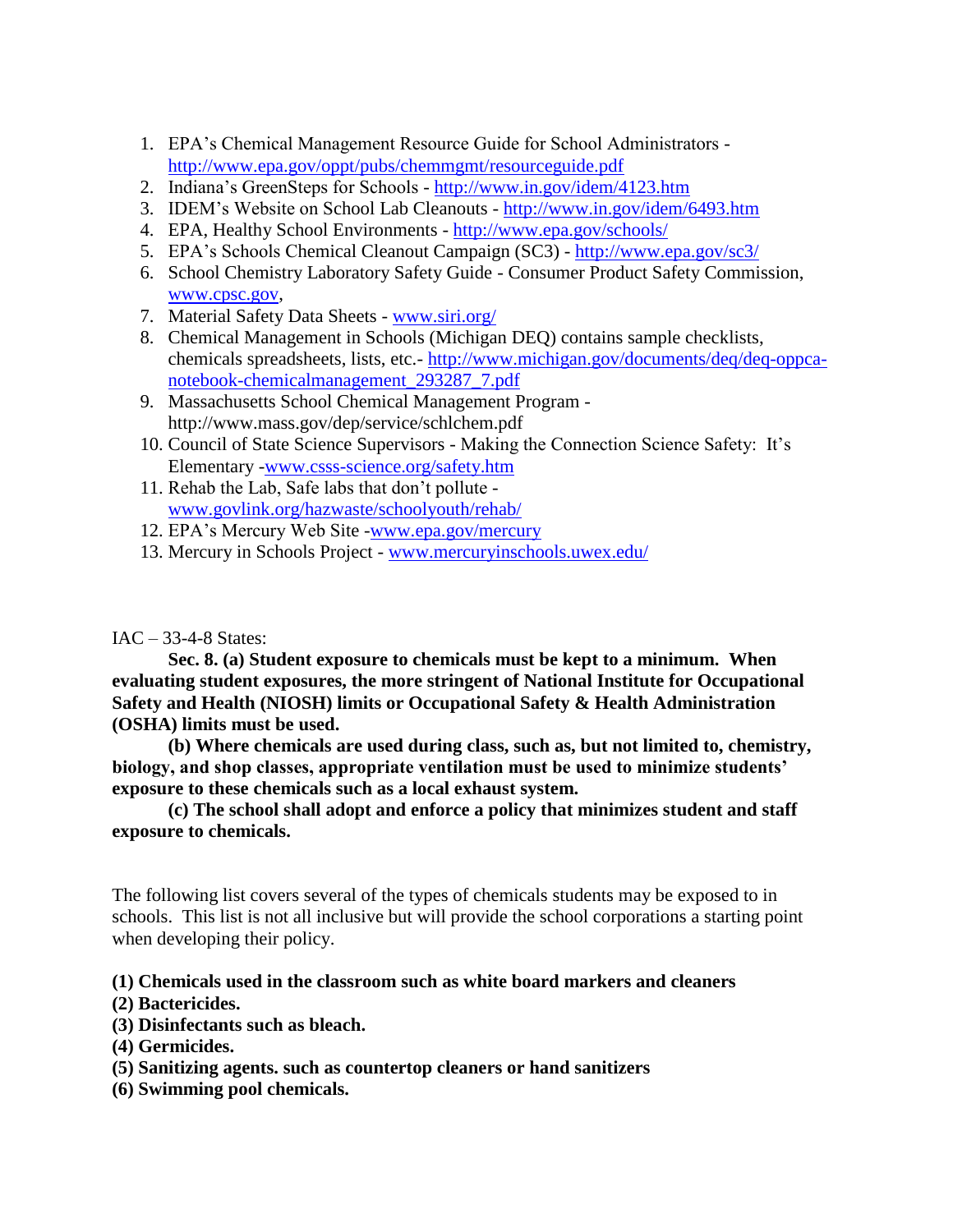### **(7) Water purifying chemicals**

**(8) Pesticides – See "Pesticide Use at Schools" 357 IAC 1-16**

**Example Chemical Selection and Use Policy.**

# **Suggested Chemical Management Policy**

### **A. Purpose:**

The purpose of this policy is to reduce student and staff exposure to chemical hazards from hazardous chemicals used or kept at the school. By selecting products with lesser hazards, and by properly using these products, there will be a reduced risk of exposure to these products.

### **B. Applicability:**

This policy applies to all chemicals purchased for use in child occupied school buildings.

### **C. Steps:**

a) Inventory

1) Each year, the school corporation conducts a site-wide chemical inventory. During the inventory, expired and unwanted chemicals are identified for proper disposal. Compliance with this policy is reviewed.

# **b) Purchasing**

- 1. Chemical purchases shall adhere to the following protocol:
	- a. This school has identified the following procedures and guidelines for purchasing chemicals in an effort to minimize student and staff exposure to chemical hazards:
		- i. PLEASE DESCRIBE HOW STAFF MAY PURCHASE CHEMICALS (I.E. IS THERE A CENTRAL PERSON WHO APPROVES PURCHASES OR DOES EACH DEPARTMENT MAKE THE DECISION, etc.)
		- ii. Donated items such as hand sanitizers and any products staff want to bring into the school must be approved by school administration.
	- b. First in first out policy is followed. (over purchasing and stock piling are not permitted.)
	- c. The least toxic chemical that is still effective for the job is selected. (Material Safety Data Sheets are reviewed to make this determination). This includes selection of cleaning supplies as well as teaching tools for classrooms. Micro and green chemistry are encouraged.
	- d. This school will not purchase chemicals listed on the Banned Chemical List. (SCHOOL – PLEASE DETERMINE WHICH CHEMICALS YOU WILL NOT USE. i.e. MERCURY OR MERCURY CONTAINING